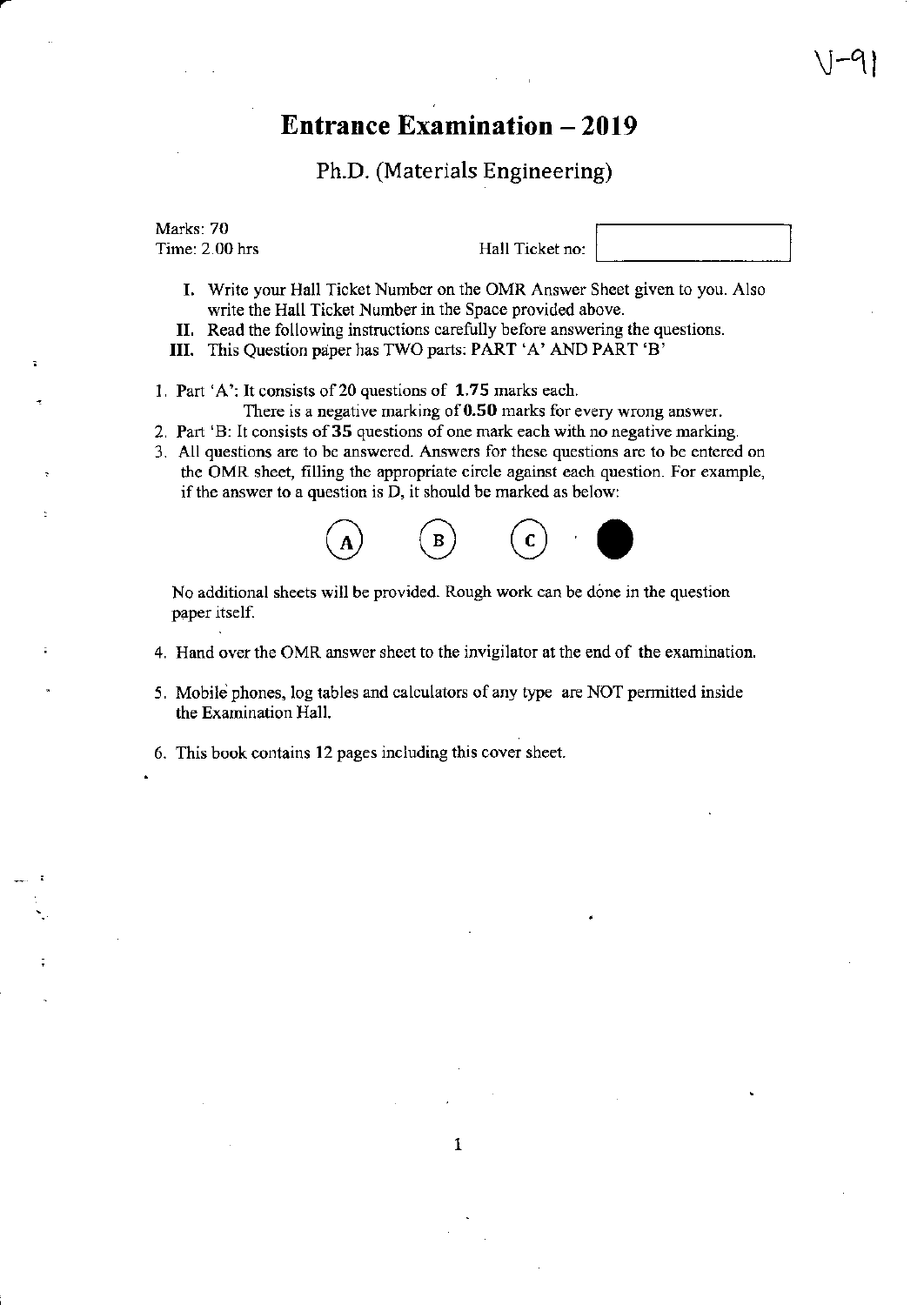# THIS PAGE IS INTENTIONALLY LEFT BLANK

 $V - 91$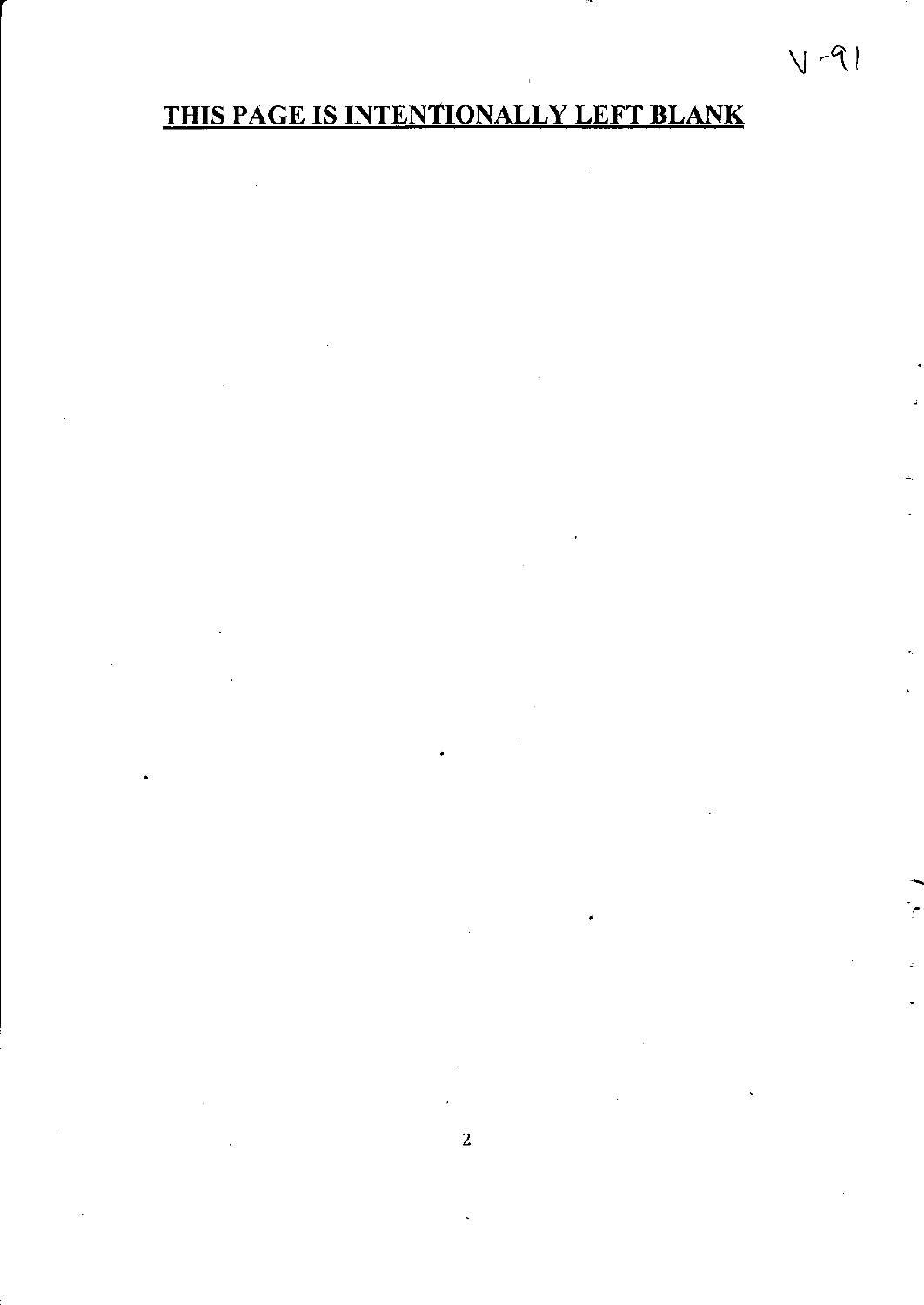### **PART A**

- 1. If the radius of a wheel is 2 ft then the approximate number of revolutions required to travel a distance of 6280 feet is (assume that the wheel does not slip)
	- A. 3240
	- **B.** 250
	- C. 1000
	- D. 500
- 2. The ratio of the length of a rod to its shadow is 1:  $\sqrt{3}$ . The angle of elevation of the sun is
	- A.  $30^\circ$
	- B.  $45^\circ$
	- C.  $60^\circ$
	- D.  $90^\circ$
- 3. If the length of a rectangle is increased by 60%, then the percentage change in width required to keep the area same is
	- A. Decrease by 37.5%
	- B. Decrease by 62.5%
	- C. Increase by 37.5%
	- D. Decrease by 40%
- 4. The area of a triangle whose vertices are  $(a, a)$ ,  $(a+1, 0)$ ,  $(a+2, a)$  is
	- A.  $a^3$
	- $B_{\cdot}$ , a
	- $C. a<sup>2</sup>$
	- D. 1
- 5. ABCD is a rectangle. If the area of the isosceles right triangle ABE=7 cm<sup>2</sup> and EC=3BE, then area of ABCD (in cm<sup>2</sup>) is



- A. 21 **B.** 28
- $C. 42$
- D. 56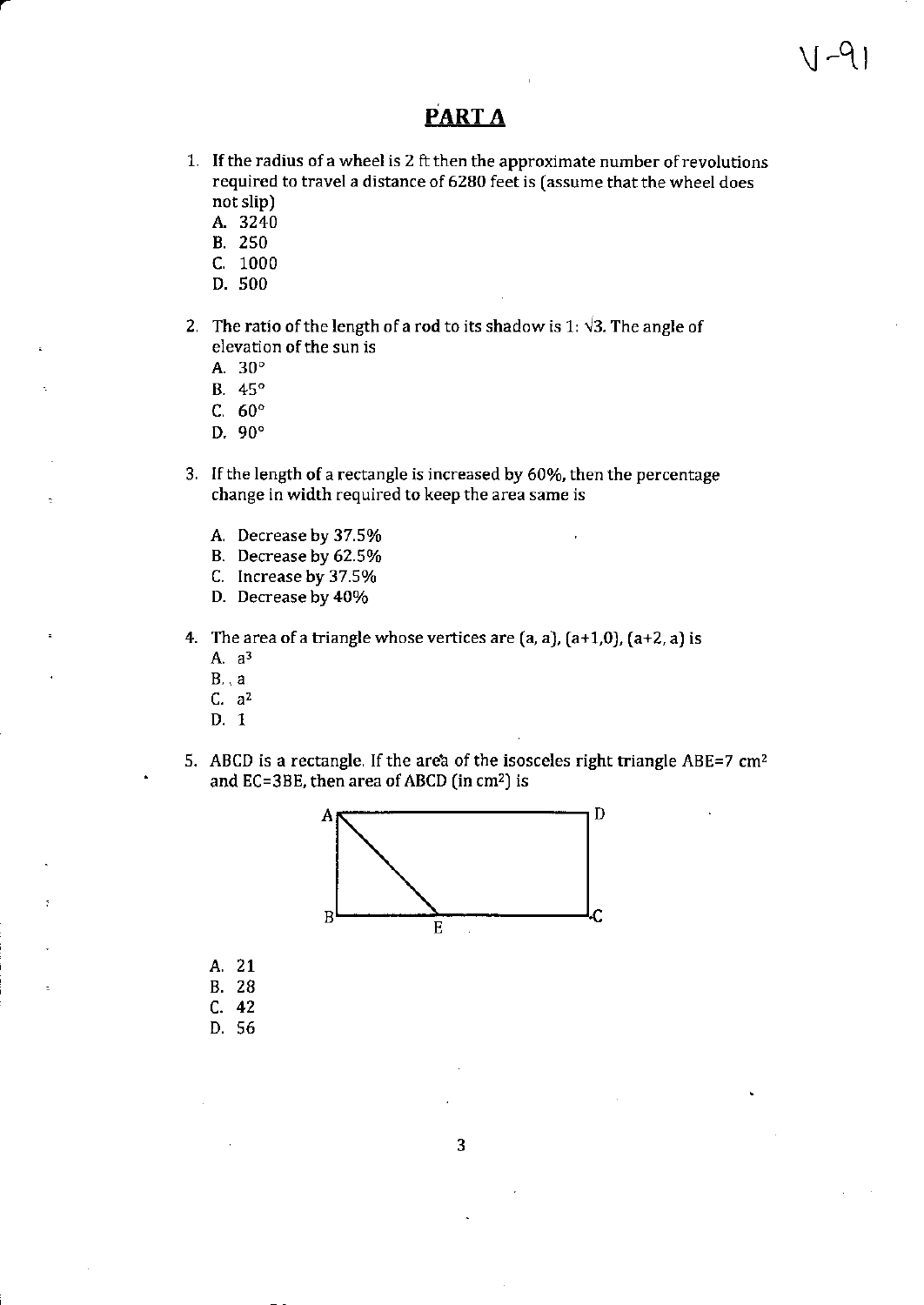P+Q means P is the brother ofQ.

 $P \times Q$  means P is the father of Q.

P-Q means P is the sister ofQ.

Which of the following represents the statement S is the niece of T

- A. TXM+S-K
- B. K-SXM+T
- C. T+MXS-K
- D.  $T \times S + M K$
- 7. Five friends A, B, C, D and E are sitting on a bench in such a way that A is sitting next to  $B$ ;  $C$  is sitting next to  $D$ ;  $D$  is not sitting with  $E$ ;  $E$  is on the left end of the bench; C is on the second position from the right; A is on the right of B and E; and A and C are sitting together, then what is the position of D?
	- A. Extreme left
	- B. Extreme right
	- c. Third from left
	- D. Second from left
- 8. At what time between 9 and 10 o'clock will the hands of a watch be together
	- A. 45 min past 9
	- B. 50 min past 9
	- C. 49 $\frac{1}{11}$  min past 9
	- D. 48 $\frac{2}{11}$  min past 9
- 9. which number replaces the '?' in the figure below

| Z  | 3  |
|----|----|
| 6  | 4  |
| 8  | 12 |
| 24 |    |

- A, 20 B. 22 c. 76
- D, 21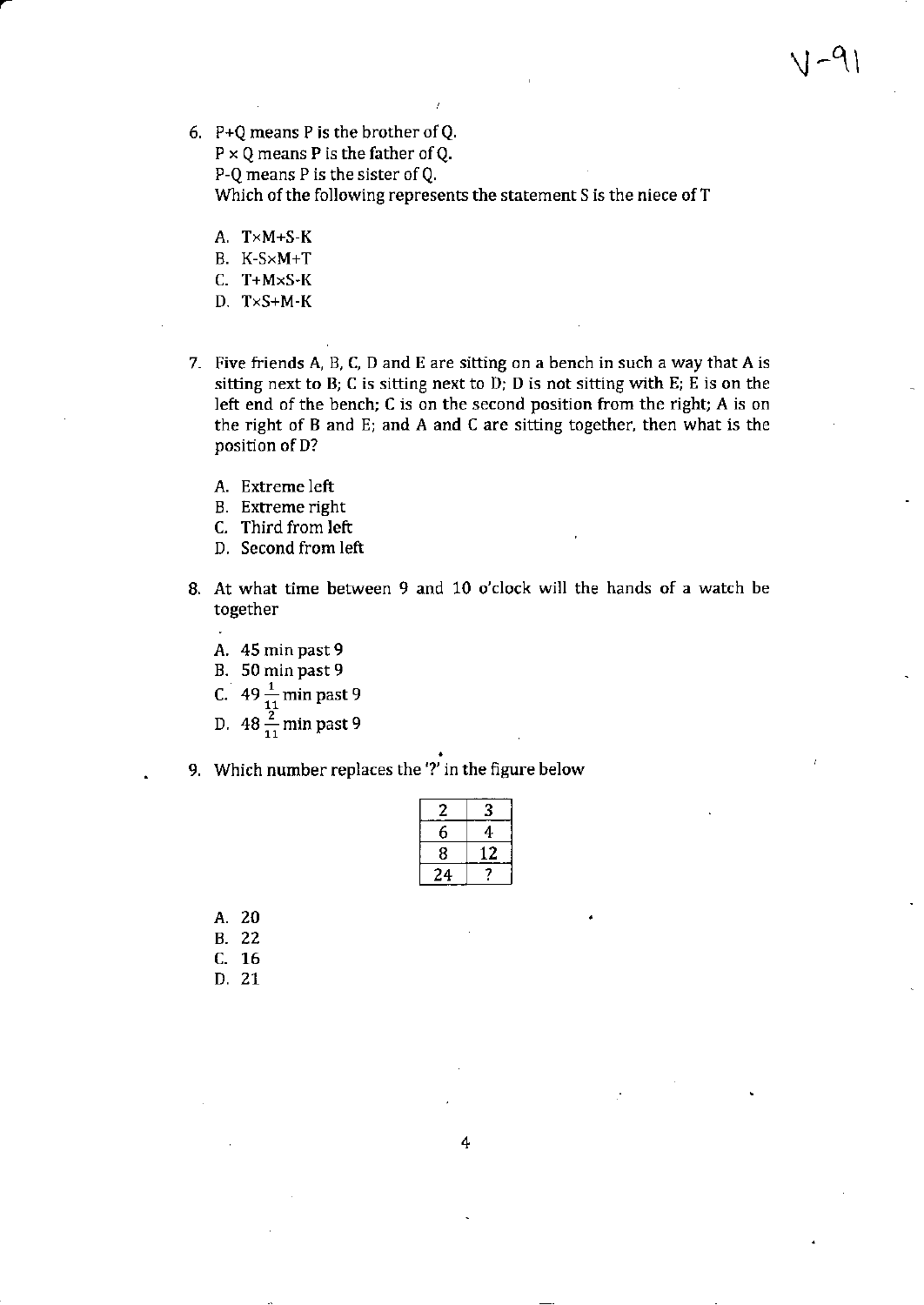- 10. Nagina is taller than Priyanka but not as tall as Manish. Ramesh is taller than Namita but not as tall as Priyanka. Who among them is the tallest?
	- A, Manish
	- B. Priyanka
	- C. Namita
	- D. Nagina
- 11. 21 coupons numbered 1 to 21 are mixed up and then a coupon is drawn at random. What is the probability that the coupon drawn has a number which is a multiple of 2 or 3?
	- A.70/21
	- B. 10/21
	- $C. 17/21$
	- $D. 7/21$
- 12. 'X' can do a work in 10 days and 'Y' can do the same work in 20 days. lf they work together for 3 days, then the fraction of work that is still left is
	- A.9/20 B. 11/20 c.3/20 D.  $17/20$

13. lfthe selling price is doubled the profit is tripled. The profit percent is

- A. 26.33
- B. 75.25
- c. t05.67
- D. 100

14. If standard deviation of a set of data is 0.2, then variance is equal to

- A. 0.20
- B.2.00
- c.0.40
- D.0.04
- 15. 3 solid metal cubes with sides 1, 2, and 3 cm are melted and a large cube is made. What is approximately the total surface area of this larger cube, assuming no Ioss of material?
	- A. 65.34 cm'z
	- B. 60.00 cm<sup>2</sup>
	- C.  $50.00 \text{ cm}^2$
	- D. 55.34 cm<sup>2</sup>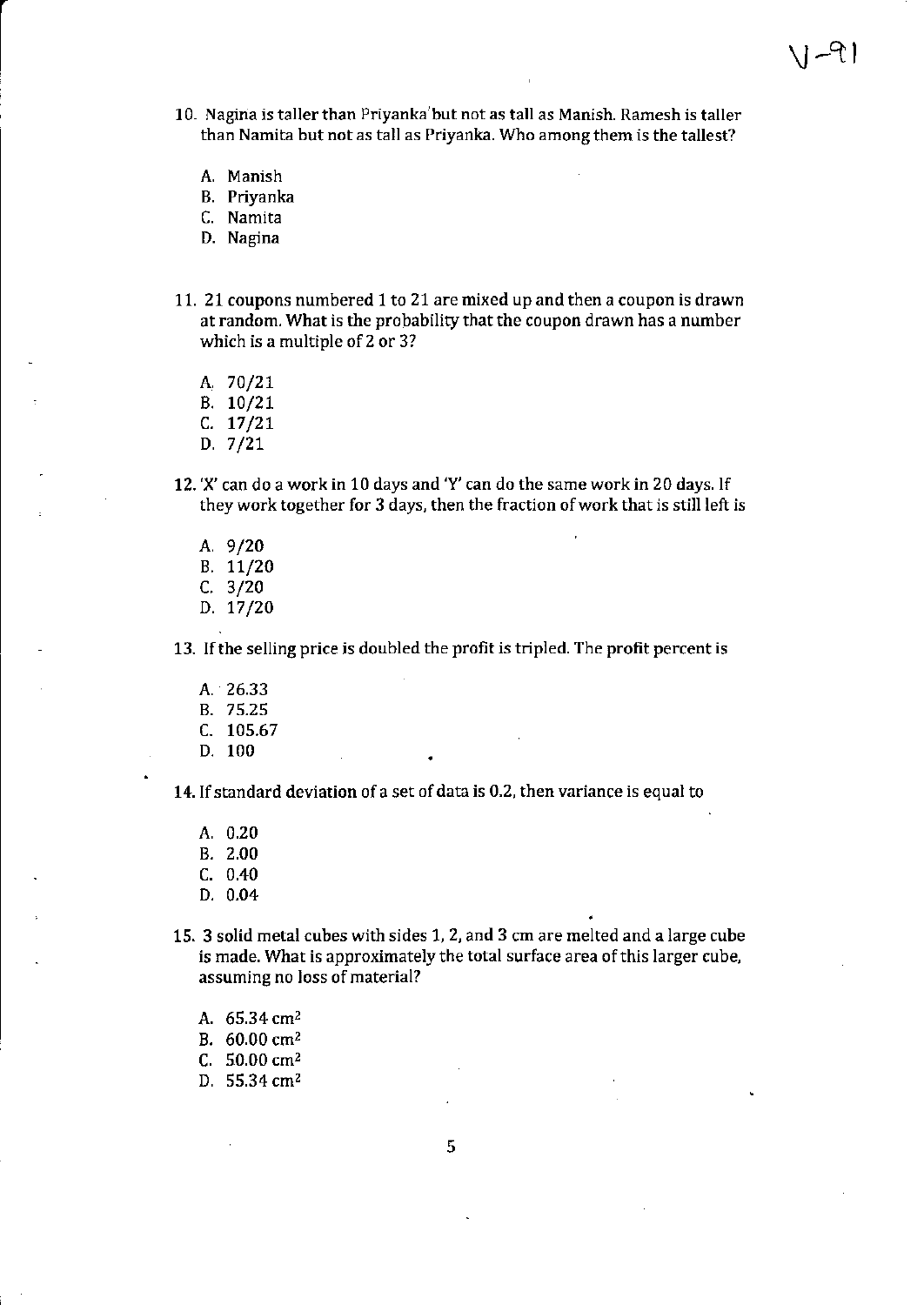- 16. University of Hyderabad has some deer and peacocks in its campus. If the number of heads are 48 and number of feet are 140, then the total number of peacocks will be
	- A. 22
	- **B.24**
	- $C.26$
	- D. 28
- 17. The next pattern in the series, SCD, TEF, UGH, VIJ will be
	- A. WKL **B. WLK** C. WLW D. WKW

18. Which letter replaces the '?' in the figure below

| E |   |    |   |
|---|---|----|---|
| z | S |    |   |
|   |   |    | П |
| D |   | F. |   |

- A.W
- $\cdot$  B. Q.
- $C.S$
- $D. X$
- 19. There is a family of six persons, viz. A, B, C, D, E and F. They are lawyer, teacher, doctor, salesman, engineer and accountant. There are two married couples in the family. D, the salesman is married to the lady teacher. The doctor is married to the lawyer. F, the accountant, is the son of B and brother of E. C, the lawyer, is the daughter-in-law of A. E is the unmarried engineer. A is the grandmother of F. What is the profession of  $B$ ?
	- A. Teacher
	- **B.** Doctor
	- C. Lawyer
	- D. Engineer
- 20. Which one of the following curves does not pass through the origin

 $A. x = y$  $B. x^2 = 4ay$  $C. xy = 1$  $D. y^2 = 4ax$ 

6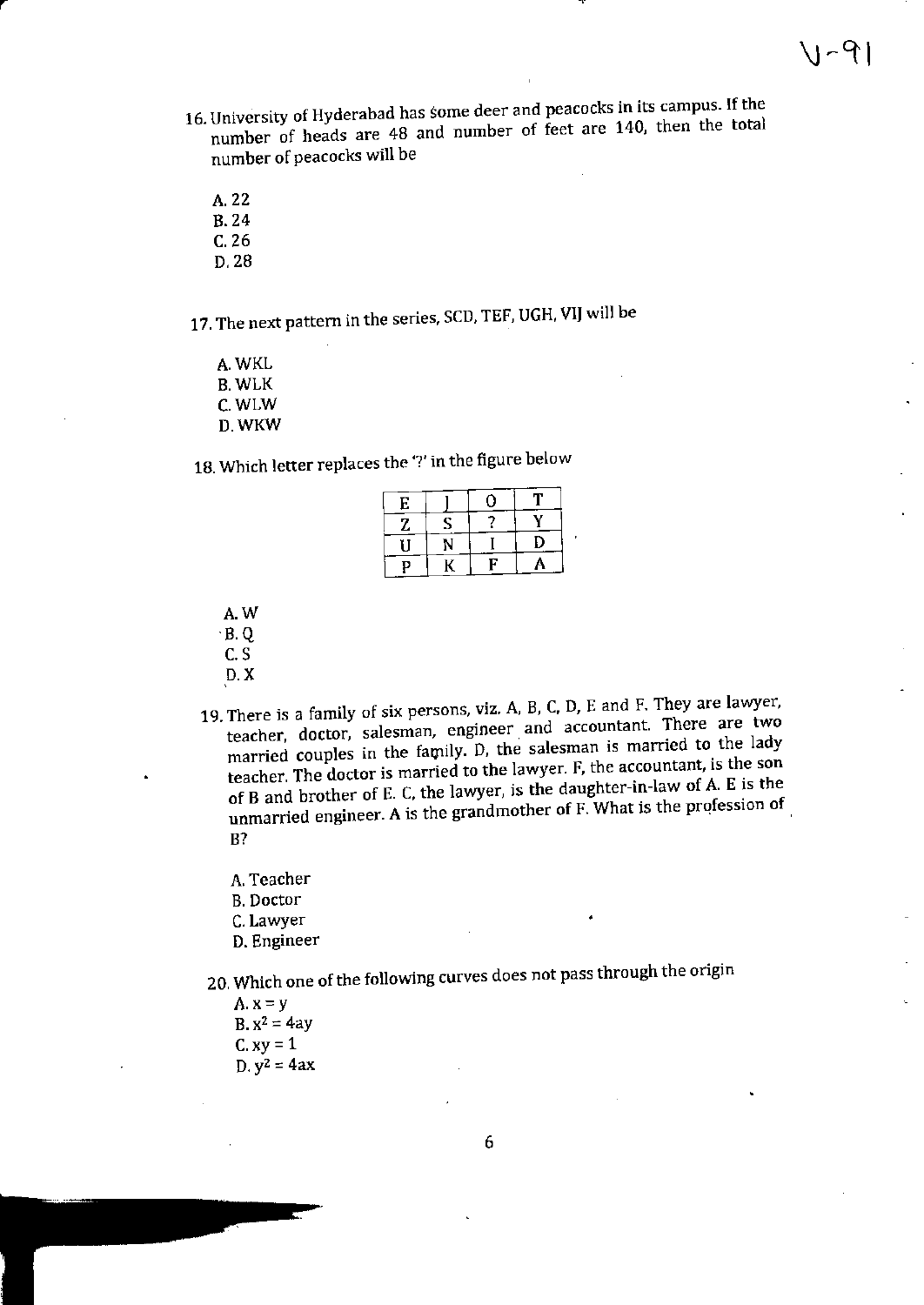### PART B

 $V-\mathcal{G}$ 

21. If a magnetic needle is kept in a non-uniform magnetic field, it experiences

- A. a force and a torque
- B. a force but not a torque
- C. a torque but not a force
- D. an electric field also
- 22. Porosity in casting occurs due to which of the following reasons?
	- A. Temperature gradient and super-cooling
	- B, Gas evolution and shrinkage
	- C. Density difference and convection currents
	- D. Inoculation
- 23. Which of the following NDT techniques is suitable for detecting crack nucleation phenomena?
	- A. Radiography
	- B. Ultrasonography
	- C. Acoustic emission
	- D. Eddy current testing
- 24. Two samples P and Q of a brittle material have crack lengths in the ratio of 4:1. The ratio of fracture strength of P and Q measured normal to the crack will be
	- A, 1:4
	- B. 1:2
	- c. 2:7
	- D.  $4:1$
- 25. The process by which a screw dislocation may leave slip plane is called A. climb
	- B. Twin
	- C. Cross-slip
	- D. Diffusion

26. The volume of NH<sub>3</sub> formed when 100 ml of N<sub>2</sub> combined with 400 ml of H<sub>2</sub> (volume measured at NTP) as perthe following equation is

#### $N_2$  (g)+3 H<sub>2</sub> (g)= 2 NH<sub>3</sub> (g)

- A. 200 ml B.500ml C. 100 ml
- D. 400 ml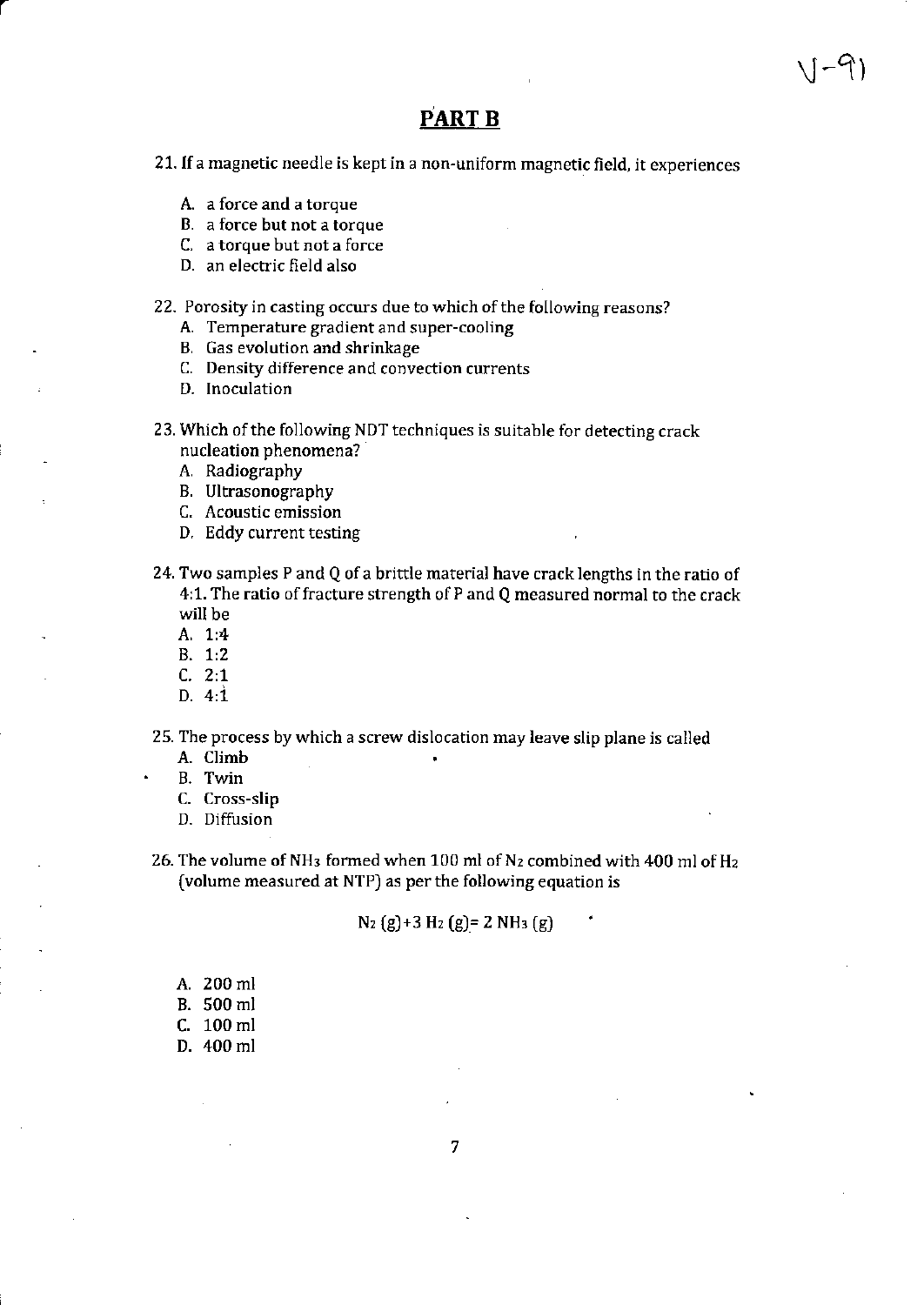- 27. If the H<sup>+</sup> concentrations, [H<sup>+</sup>] for three solutions are  $4 \times 10^{-4}$ ,  $1 \times 10^{-7}$  and 4×10<sup>-10</sup> M then the solutions are respectively,
	- A. Acidic, Acidic, Neutral
	- B. Acidic, Basic, Neutral
	- C. Basic, Neutral, Acidic
	- D. Acidic, Neutral, Basic

28. The type of point defect created in the host lattice by doping Al2O3 in MgO is

- A.  $Al_{Mg}^{\bullet}$
- B.  $Al'_{Ma}$
- C.  $Mg_{Al}^{\bullet}$
- D.  $Mg'_{AI}$
- 29. Pilling-Bedworth ratio, a good indicator of whether a metal oxide layer is protective is expressed as
	- Molar volume of the metal
	- А. Molar volume of the oxide Molar volume of the oxide В.
	- Molar volume of the metal Thickness of the metal
	- C. Thickness of the oxide Thickness of the oxide D.
	- Thickness of the metal
- 30. Which of the following transformations can be considered as displacive transformation
	- A. Melting
	- **B.** Crystallisation
	- C.  $t$ -ZrO<sub>2</sub> to m-ZrO<sub>2</sub>
	- D. Evaporation
- 31. For turbulent fluid flow in a pipe with radius 'r', the expression for Prandtl one seventh power law, describing the velocity 'V<sub>x</sub>' at a distance 'x' from the wall w.r.t. the maximum centerline velocity 'V<sub>max</sub>' is

A. 
$$
\frac{v_x}{v_{max}} = \left(\frac{x}{r}\right)^{\frac{1}{7}}
$$
  
\nB. 
$$
\frac{v_x}{v_{max}} = \left(\frac{r}{x}\right)^{\frac{1}{7}}
$$
  
\nC. 
$$
\frac{v_x}{v_{max}} = (x \cdot r)^{\frac{1}{7}}
$$
  
\nD. 
$$
\frac{v_x}{v_{max}} = (x \cdot r)^{-\frac{1}{7}}
$$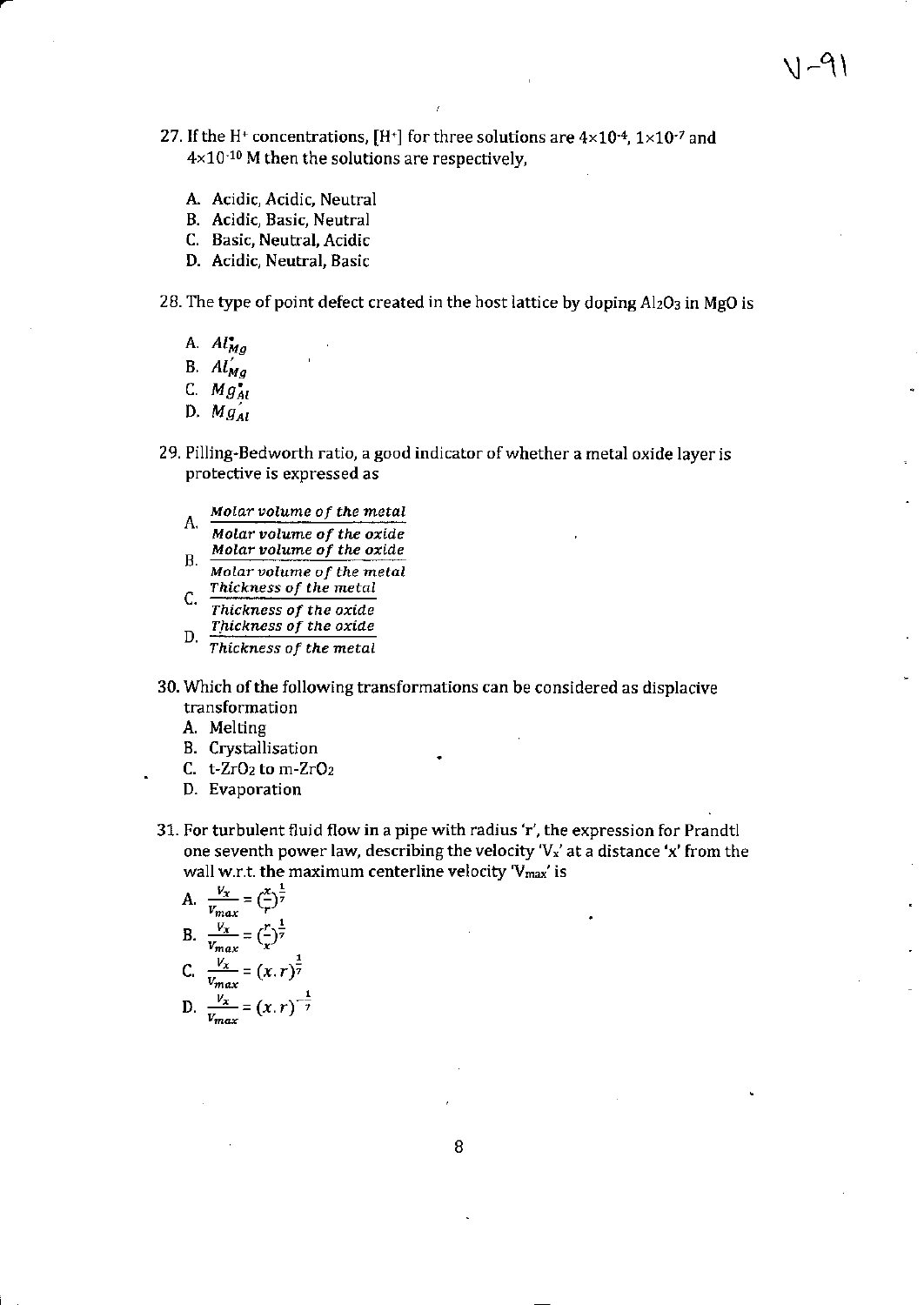32. The minimum recommended baffle spacing in a shell (of diameter 'D') and tube heat exchanger is about

- A. 0.66D
- **B.** 0.20D
- C. 0.50D
- D. 0.80D

33. For a 'zero order reaction', concentration of product increases with

- A. Increase in reactant concentration
- B. Increase in reaction time
- C. Increase in total pressure
- D. Decrease in total pressure

34. Chemically, mullite refractory is

- A. 3Al2O3.2SiO2
- B. 2Al2O3. 3SiO2
- C. Al<sub>2</sub>O<sub>3</sub>, 3SiO<sub>2</sub>
- D. 2Al<sub>2</sub>O<sub>3</sub>. SiO<sub>2</sub>
- 35. A capacitor in an RC circuit can be considered as fully charged after the
	- A. Seventh time constant
	- B. Fifth time constant
	- C. Third time constant
	- D. First time constant

36. The voltage at which the current starts to flow in a reverse biased p-n junction is known as

- A. Bias voltage
- B. Barrier potential
- C. Forward voltage
- D. Breakdown voltage

37. In order to produce a vacancy in a crystal, the bonds between atoms are broken by providing an energy of 4eV. If the coordination number of the atoms in the crystal is 8, then the breaking energy required per bond is

- A. 0.5 eV
- B. 0.1 eV
- C.  $0.8$  eV
- $D. 2eV$

38. The crystal structure of white Sn is

- A. BCC
- B. DC
- C. BCT
- D. FCC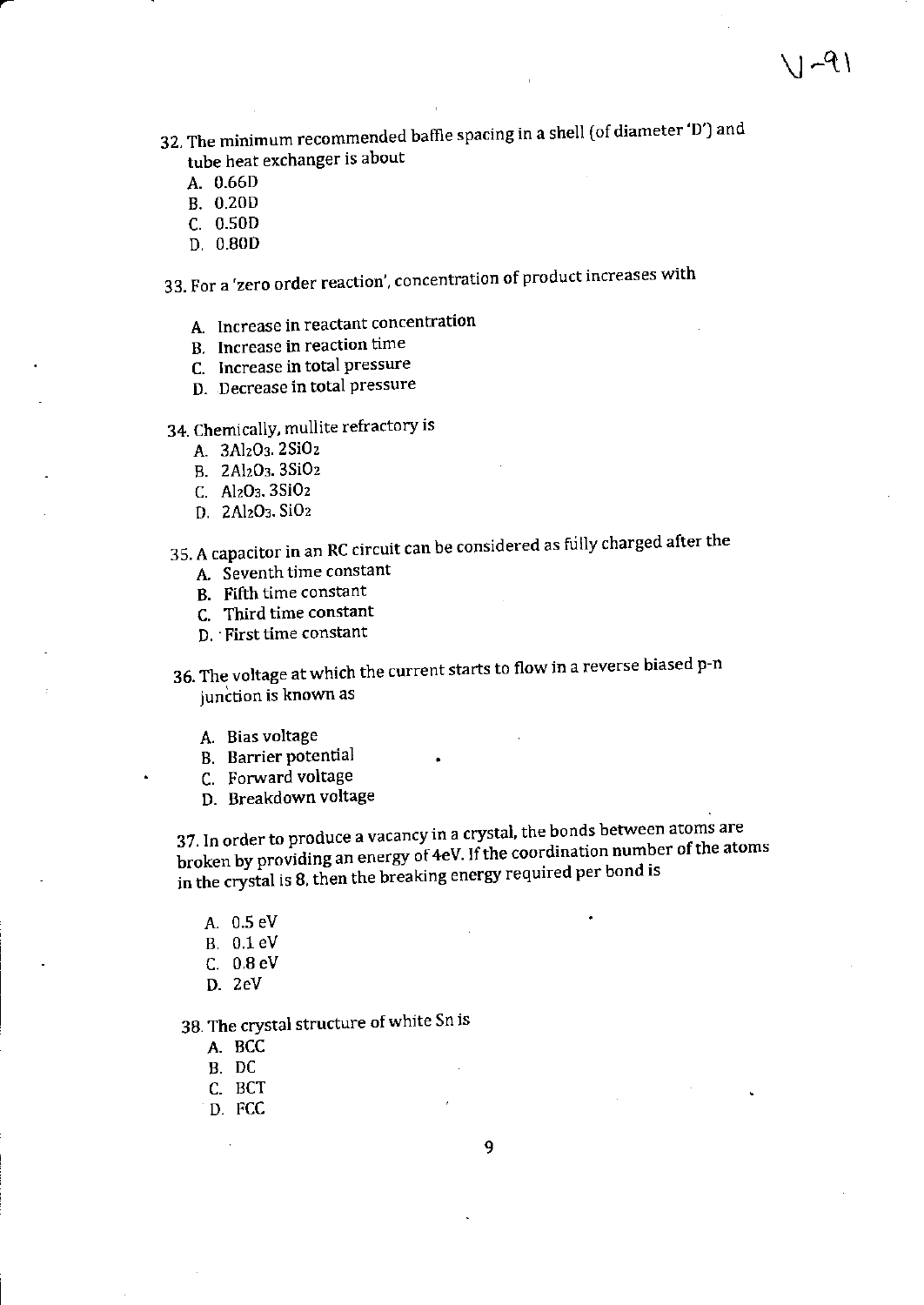$\sim$ 9)

- A.3
- 8.4
- c.6
- D. 12

40. Frank-Read mechanism is related to the

- A. Multiplication of vacancies in a crystal under stress
- B. Annihilation of vacancies in a crystal under stress
- C. Multiplication of dislocations in a crystal under stress
- D. Annihilation of dislocations in a crystal under stress

 $sin\theta + sin2\theta$  $41. \frac{2000 + 2000 - 2}{1 + cos \theta + cos2\theta} =$ 

- A. tan $\theta$
- B.  $cos\theta$
- C. sin $\theta$
- D.  $cot\theta$
- 42. The probability of getting a total score of 7 when two unbiased dice are thrown simultaneously is
	- A. 7 /36
	- B.29/36
	- c. s/6
	- D. 1/6

. 43. The minimum value of the quadratic expression,  $x^2+2bx+c$ , is

A.  $cb^2$ B. c2b C.  $c+b^2$ D. c-b2

 $[1 \ 4]$ 44. The eigen values of the matrix  $\begin{bmatrix} 1 & 4 \\ 3 & 2 \end{bmatrix}$  are

- A. 1,4
- B. 3,2
- c. s,-2
- D.4,2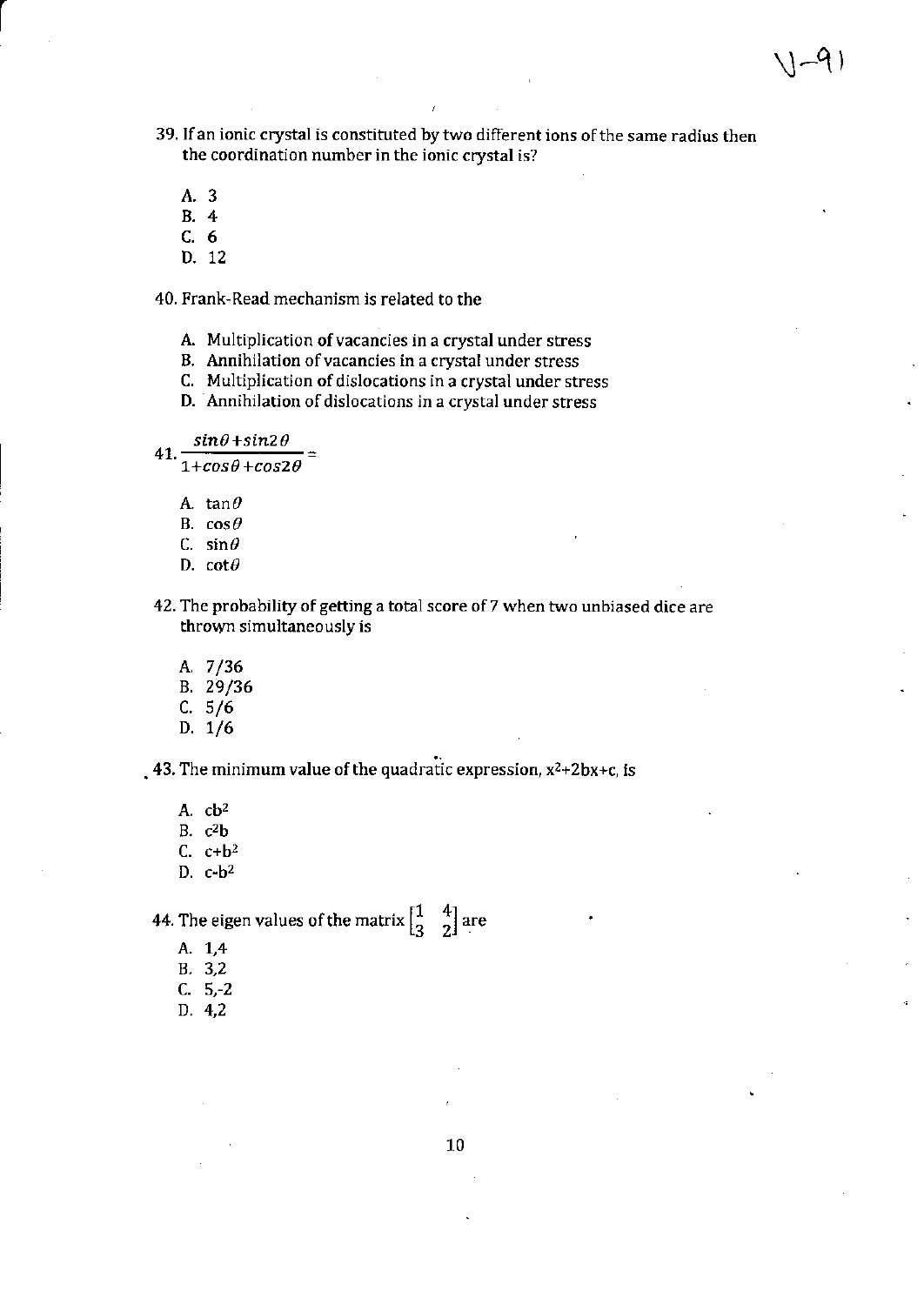45. A polycrystalline (BCC) material with a lattice parameter of 2.83Å was subjected to X-ray diffraction using a monochromatic X-ray beam. If the (110) reflection for this material appears at a 20 value of  $60^\circ$ . The wavelength of the beam used is approximately

 $V^{-q}$ 

- A.0.2nm
- B.0.15nm
- C. 0.1nm
- D. 2nm

46. The specific heat capacity of diamond can be expressed as  $C_p = 20.54 + 36.72 \times 10^{-3}T$  $\mathsf{C}_{\mathsf{p}}$  is in J/mol.K ; T in K

What would be the change in enthalpy when this sample is heated from room temperature (25'C) to 500'C?

- A. 15.46 kJ/mol
- B. 26.09 kl/mol
- C.  $48.12 \text{ kJ/mol}$
- D. 36.89 kJ/mol

47. Which of the following metal forming operations involves plane strain compression?

- A. cold rolling
- B. Wire drawing
- C. Stretch forming
- D. Extrusion

. 48. Peariite is obtained when carbon steel is

- A. Quenched in oil
- B. Cooled in still air
- c. Slowly cooled in furnace
- D. Quenched in water

49. If the dimension of matrix A is  $2\times3$  and that of matrix B is  $3\times2$ , the dimension of the product matrix AB is

- A,6x6
- B.  $2\times2$
- C. 3x2
- D.2x3

11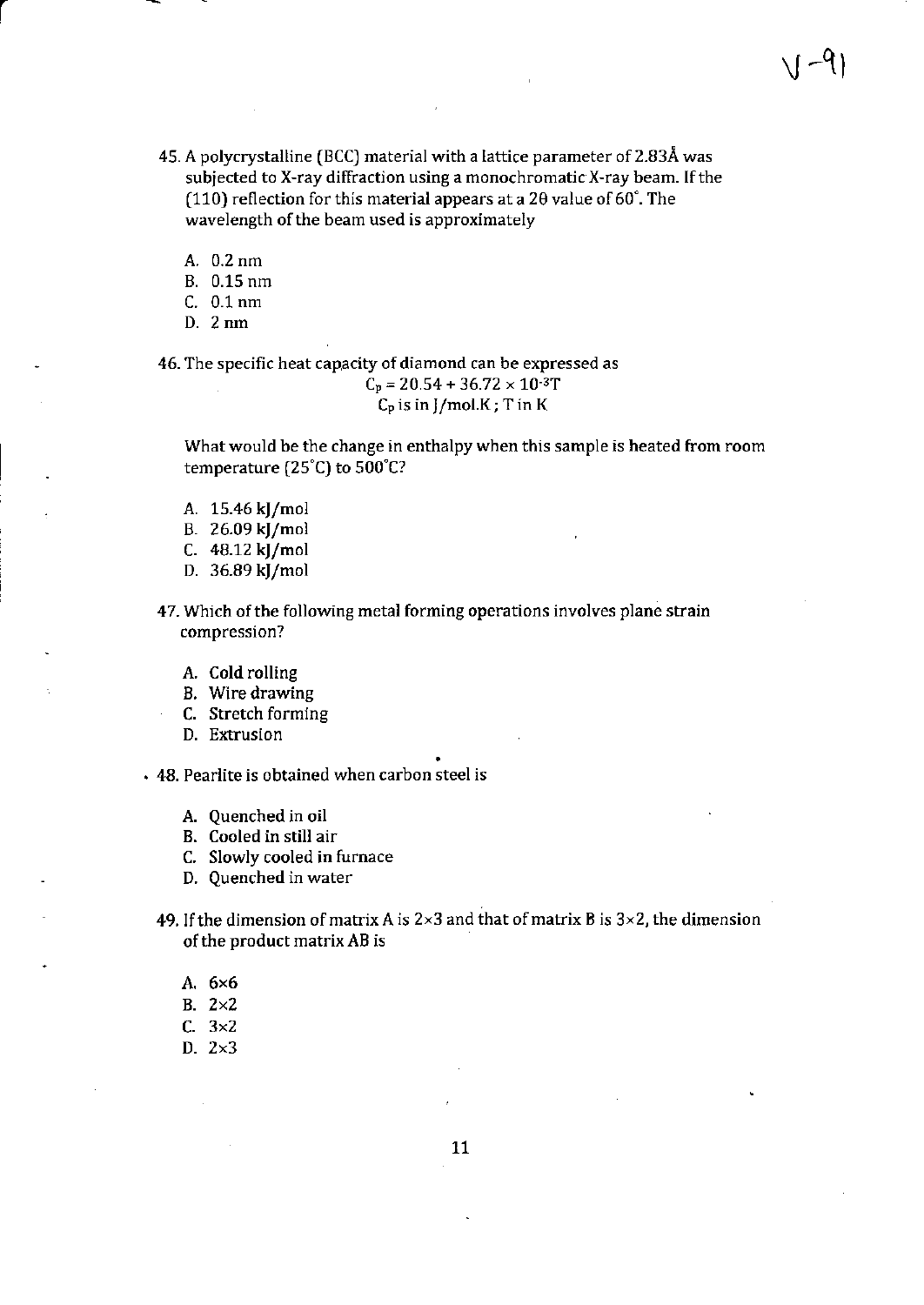50. Which of the following metals deforms by twinning at room temperature

- A. Fe
- B. Cu
- c. Ni
- D. Mg
- 51. The radius and height of a cylinder are increased by 5% and 10% respectively, what is the % increase in the volume of the cylinder?
	- A. 18.4%
	- B. 21.4%
	- C. 33.4%
	- D.44.4Vo

52. If  $f(x) = 4x^3 + 3x^2 + 2x + 1$ , value of  $f'(2) =$ 

- A. <sup>12</sup>
- B. 54
- c. <sup>62</sup>
- D.78
- 53. A magnet of mass 0.072kg has a magnetic moment of  $6 \times 10^{-7}$  A/m<sup>2</sup>. If the density of the magnet is  $7200 \text{ kg/m}^2$ , the intensity of magnetization is
	- A. 6 A/m
	- B.60A/m
	- C.  $0.06 A/m$
	- D. 0.072 A/m
- . 54. The relative permeability of a paramagnetic substance is
	- A. Slightly less than unity
	- B. Slightly more than unity
	- C. Equal to unity
	- D. Equal to that of a ferromagnetic material
	- 55. The incidence of which wavelength of electromagnetio radiation can cause the transition of electrons between two electronic states of energy difference 5eV?
		- A.250nm
		- B.350nm
		- C. 440 nm
		- D. 700 nm